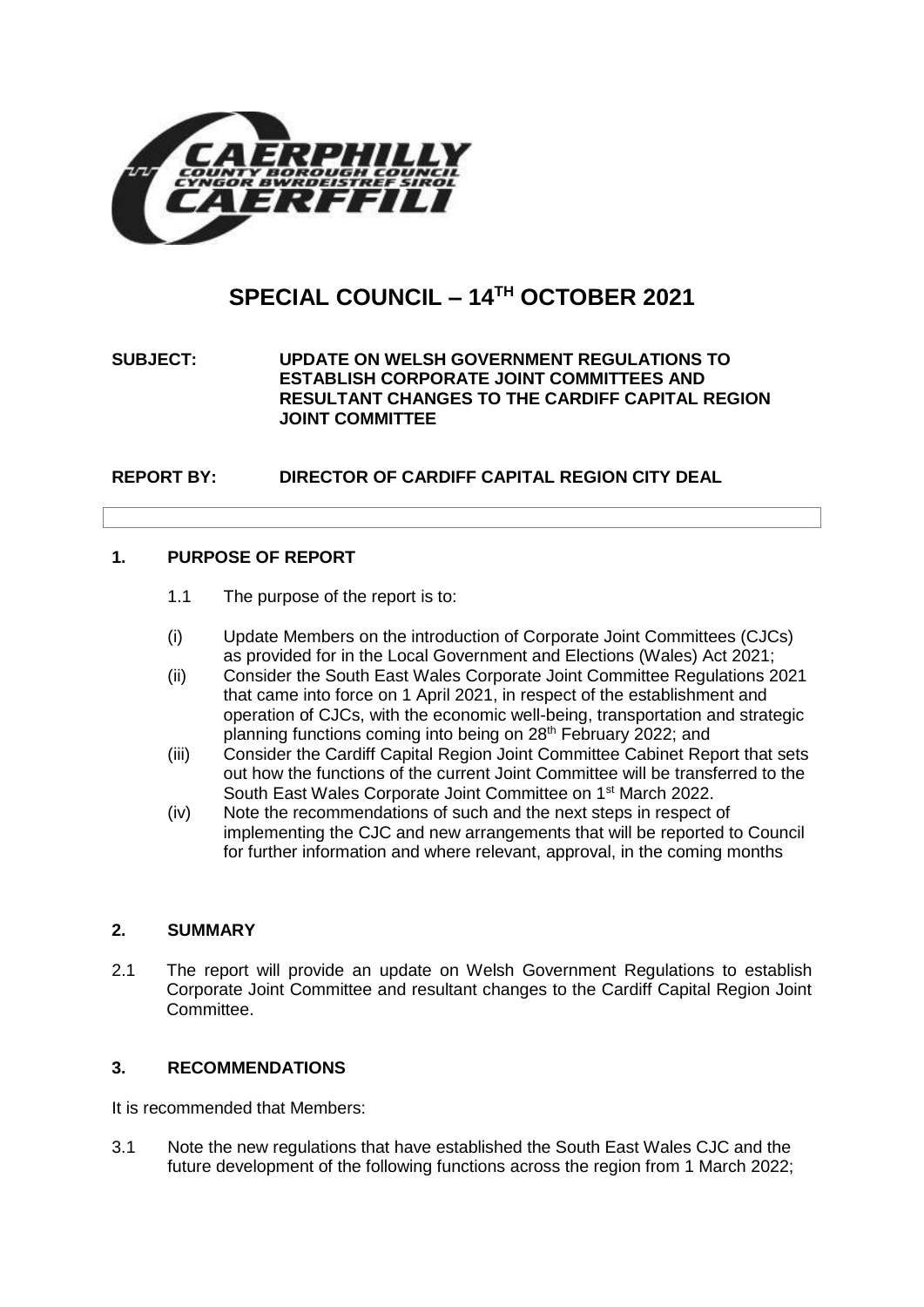(1) economic well-being, (2) strategic development planning, and (3) developing transport policies;

- 3.2 Note the decision of the Cardiff Capital Region Joint Committee on 20<sup>th</sup> December 2021 to transfer its existing functions, which are principally in respect of the City Deal agreement as committed to by the ten South East Wales councils in March 2016, to the South East Wales Corporate Joint Committee on 28<sup>th</sup> February 2022. The transfer of the City Deal from the existing Joint Committee to the new Corporate Joint Committee, enables the smooth transition of the City Deal functions, which include existing regional economic well-being and transportation functions.
- 3.3 Request that additional updates are provided to Cabinet as further detail is provided by Welsh Government into the powers and responsibilities of the South East Wales Corporate Joint Committee and the potential devolution of powers and functions from Welsh Government to the Corporate Joint Committee.

# **4. REASONS FOR THE RECOMMENDATIONS**

- 4.1 The formation of CJC's as provided for in the Local Government and Elections (Wales) Act will, over time, alter the landscape and governance of some strategic economic well-being, strategic planning and transportation functions currently undertaken by the constituent councils making up the CJC across the South East Wales Region or Welsh Government or another Welsh Government sponsored public body. WG hope they act as the catalyst to the development and implementation of collaborative arrangements across local government, where regional planning and delivery makes sense, using them as a means of maximising outcomes for the people of Wales by maintaining local democratic accountability, reducing complexity and making the best use of resources.
- 4.2 WG has published the regulations to establish the South East Wales CJC and set out, at a macro level, how the CJC would operate. Further detail and discussion will continue between the Welsh Government and 22 Welsh councils to set out, clearly, the scope of the functions the CJCs will be responsible for.
- 4.3 In South East Wales, the Cardiff Capital Region Joint Committee Cabinet has sought to be proactive and has agreed to transfer the functions under the City Deal agreement, previously approved by UK Government, Welsh Government and the ten councils in March 2016, to the South East Wales Corporate Joint Committee on 28<sup>th</sup> February 2022, the date when the economic well-being, strategic planning and transportation functions come into being for the new CJC.

# **5. THE REPORT**

- 5.1 The Local Government and Elections Act introduced into the Senedd in November 2019 included (in Part 5) provisions to create via regulations a vehicle for consistent regional collaboration between principal councils - CJCs. WG's aim is to ensure there are consistent, resilient and accountable regional arrangements for the delivery of three important functions (i) strategic land use planning (ii) strategic transport planning and (iii) economic development. This approach is seen as all the more important given the COVID 19 pandemic as ways are found to help Wales recover.
- 5.2 Welsh Government (WG) maintain that the model of CJCs builds on the best that has already been achieved in the development of regional arrangements in different parts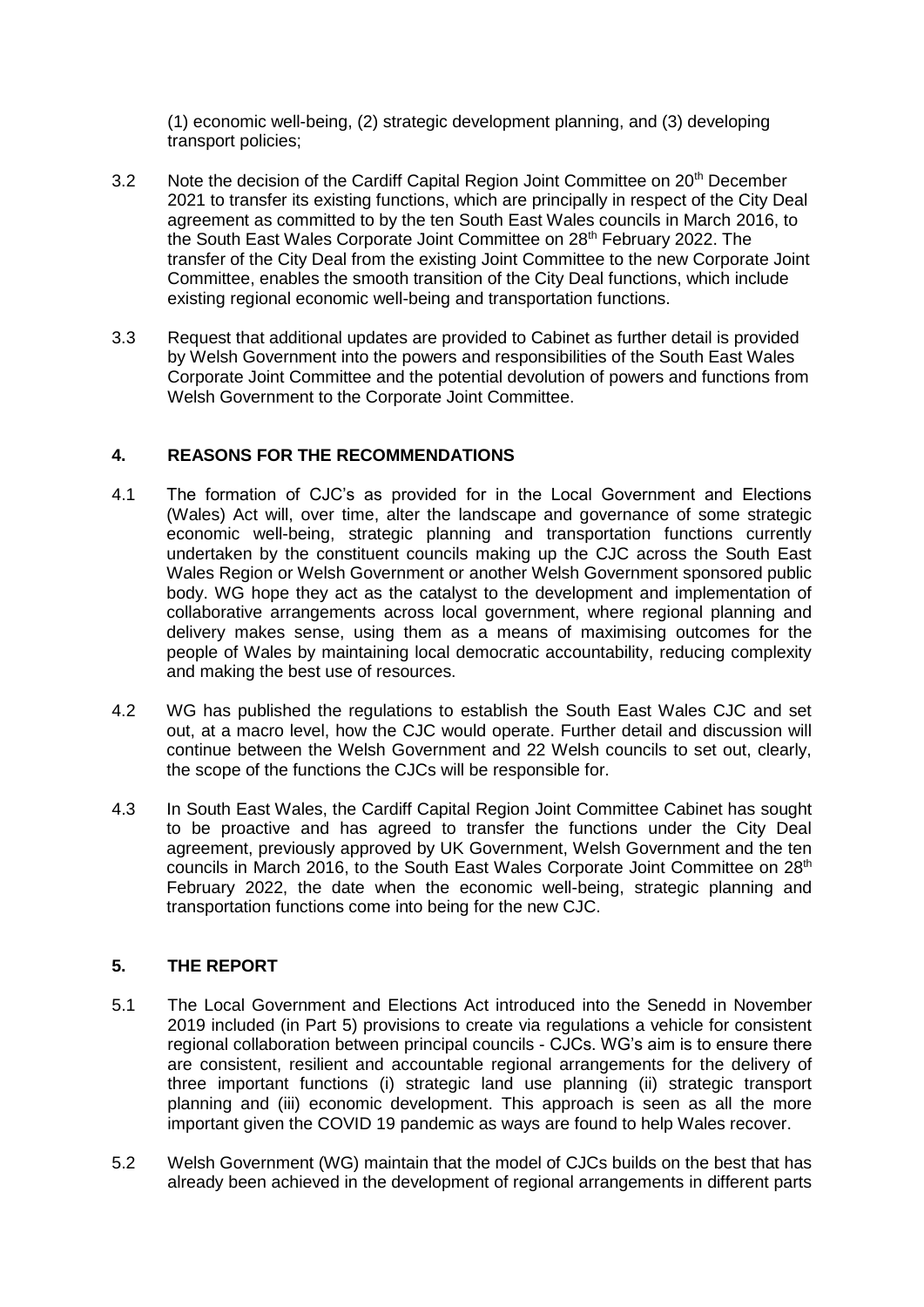of Wales. In South East Wales, the Cardiff Capital City Joint Committee Cabinet which has led on the City Deal is an excellent example where the councils achieve significantly more than they would individually by collaborating and undertaking economic and well-being and transport functions that no individual council had the capacity or the capability to undertake.

- 5.3 Over the autumn and early winter of 2020, Welsh Government consulted local government and others on the specific functions of a CJC, how it will be governed, its legal status as a corporate body, whether it can employ staff and financial powers. This information was used to develop the South East Wales Corporate Joint Committee regulations, approved on 17<sup>th</sup> March 2021.
- 5.4 WG believe that by establishing CJCs through regulations it will provide more coherence and less complexity in the approach to regional governance arrangements in exercising the three functions proposed. Their aim is to reduce complexity and duplication of effort and resource. WG hope they act as the catalyst to the development and implementation of collaborative arrangements across local government, where regional planning and delivery makes sense, using them as a means of maximising outcomes for the people of Wales by maintaining local democratic accountability, reducing complexity and making the best use of resources.
- 5.5 In the last 4.5 years since its inception, the CCR City Deal has delivered a range of high value programmes and initiatives across the region, totalling some £198M of investments. The investment strategy has been predicated on meeting local basic needs – provision of sustainable transport schemes, roll-out of ULEV infrastructure, closing viability gaps on industrial sites for housing, support for skills and strategic development sites – alongside a range of more targeted market driven investments around the innovation economy and growing vital R&D intensity. Key principles have been developed to leverage investment made, through an investment framework that has prioritised private sector leverage and the high-skill nature of jobs created. To date, projected leverage is in the region of £2.5BN with a target of 6,900 jobs. Outwardly, competitiveness has grown with two Strength in Places awards made within a two year period from UK Research and Innovation spanning the Compound Semiconductor and Creative Industries priority sectors and nearly £100M of new direct investment.
- 5.6 In terms of the forward pipeline, there are c£150M of potential programmes in development, potentially straddling an Innovation Investment Fund, large-scale energy demonstrator and innovation in Fintech, Cyber and the foundational economy.
- 5.7 CCR City Deal is delivering for the region but it is clear that it cannot stand still. The current operating model has been outgrown and there are specific issues and barriers, with respect to its:
	- Inability to act direct or in its own right doesn't have its own contracting arrangements or structure or balance sheet
	- Inability to borrow
	- Inability to hold or acquire assets

These are critical factors in a world in which competition for investment is growing and where systems of regional economic governance equip places to be more competitive and resilient, through building upon their scale and critical mass. With the new levelling-up agenda, ambitions for Global Britain, the UK as a Science Superpower and a new Welsh Government Programme for Government – the world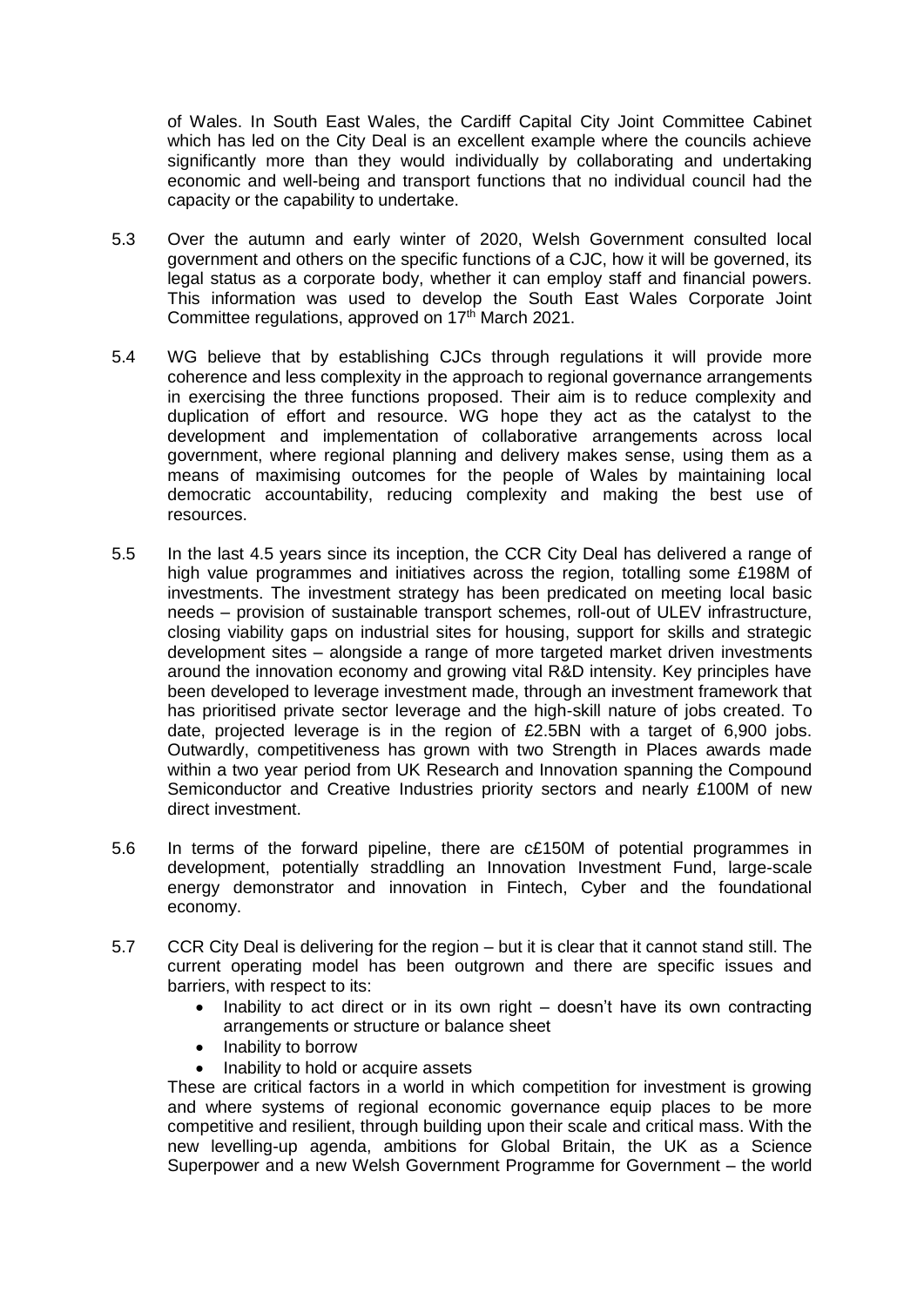is not waiting for the CCR to mobilise and every step must be taken to ensure the region is able to access all investment and opportunities available to it – irrespective of where these sit.

#### **5.8 KEY FEATURES OF THE SE WALES CJC & MATTERS TO BE CONSIDERED AND ADDRESSED**

- 5.9 As a reminder for Members, in contrast to other joint committee structures, CJCs will be separate corporate bodies and legal entities to their constituent councils which will be able to directly employ staff, hold assets and budgets, and be directly responsible for exercising functions. In other words, CJCs present an opportunity to respond to some of the operating model challenges listed above, whilst retaining and building upon the features and integrity of the current Joint Working Agreement.
- 5.10 A CJC will not be the only vehicle through which local government can collaborate but the intention is to provide local government with a powerful new tool where appropriate.
- 5.11 CJCs aim to offer a consistent approach to strategic planning and delivery at a scale where it makes sense to do so. WG believe they will help to align the key strategic decisions which underpin the sustainable development and transformation of regions as a whole.

### **Key principles**

5.12 Building on the above, Regional Cabinet has clearly set out the 'Rules of Engagement' which will characterise its role in establishing and operating the SE Wales CJC. In the first instance, this is built upon a 'lift and shift' principle and the experience of 4+ years of delivering regional public investment under the provisions of the current Joint Working Agreement. This means a system of concurrence with local arrangements and a positive sum game in which local authority democratic legitimacy is prevalent with 'no threats' to LA services and functions with, prospectively, services and functions being devolved from Welsh Government to the region. All this serves to underpin a CJC which interfaces effectively with local arrangements, is able to embrace WG's ambitions for a system of regional economic governance whilst responding to the growing presence of UK Government in Wales. The South East Wales Corporate Joint Committee Regulations 2021 (the Establishment Regulations) came into force on 1 April 2021 to establish the body corporate known as the South East Wales Corporate Joint Committee and the functions the CJC will undertake once they come into force on 28 February 2022.

# **5.13 TRANSFER OF THE FUNCTIONS OF THE CARDIFF CAPITAL REGION TO THE SE WALES CCR**

#### **GOVERNANCE AND DELIVERY**

- 5.14 The South East Wales CJC regulations provide the functions of the CJC that come into force on 28 February 2022. This effectively means that the Cardiff Capital Region Joint Committee must be ready to "go live" and operate via the CJC body by 1 March 2022. In light of the regulations, the CCR has undertaken an exercise with its professional advisors to:
	- Assess its current Joint Committee model for the CCR considering its advantages and disadvantages;
	- Assess options available to the CCR for a new operational and delivery structure via the CJC; and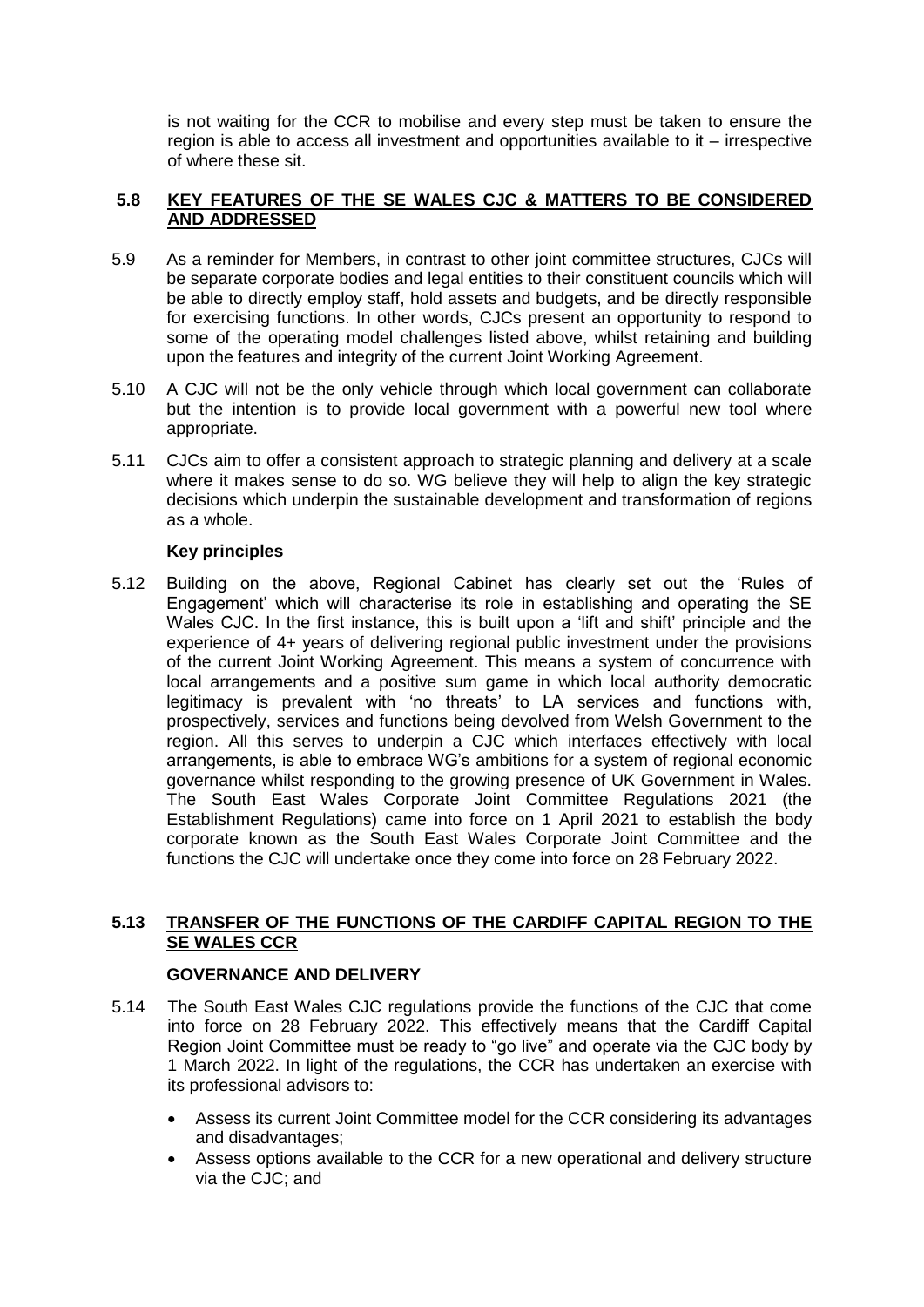- Determine the optimum operational and delivery structure for implementation by the CCR as part of its transition to the CJC.
- 5.15 At the CCR Cabinet meeting on 20<sup>th</sup> September 2021, the CCR Cabinet considered the following four options:
	- **Option 1 – Do nothing and stay as we are** This option is therefore a continuation of CCR's existing operational and delivery model which consists of Cardiff Council assuming the role of Accountable Body, to deliver CCR's investments/projects on behalf of itself and the other partner councils to fulfil the objectives of the CCR;
	- **Option 2 – Lift & shift – "like for like" model** This option involves transposing CCR's existing governance arrangements into the CJC such that the CJC acts as the decision maker and adopts the existing role of the Joint Committee by replicating the CCR Joint working Agreement governance arrangements. However, under this option the Accountable Body would continue to act as the vehicle body for project delivery and not the CJC;
	- **Option 3 – Lift & shift – single corporate entity/CJC** This option involves transitioning CCR's existing operational and delivery model into a single corporate body, the CJC. This would mean:
		- $\circ$  Carrying across CCR's existing governance arrangements under the JWA to the CJC such that the CJC adopts the existing decision-making and oversight role of the Joint Committee; and
		- o Analysing existing projects/pipeline projects and, where appropriate (in the case of existing projects), transferring such projects to the CJC to act as the vehicle for project delivery going forwards.
	- **Option 4 – Holding Company Structure** This option establishes the CJC as the decision-making entity and provides for the CJC to adopt the existing role of the Joint Committee. This would be achieved by overlaying the governance arrangements of the CJC set out under the Regulations with CCR's existing governance arrangements under the JWA.
- 5.16 The Cardiff Capital Region Joint Committee Cabinet considered a detailed option appraisal and decided that Option 3 was the preferred model as it:
	- Ensures that the partner councils retain absolute control over CCR decision making;
	- Allows for a bespoke governance model which can follow the terms of CCR's Joint Working Agreement;
	- Does not require a partner council to assume the role of accountable body and the additional burden and risks associated with that role;
	- Rings fences delivery risk from the partner councils;
	- Takes advantage of Welsh Government policy and the Regulations by transposing CCR's existing decision-making and project delivery into the CJC.
	- Provides a framework by which the CJC, as a separate corporate body, can naturally evolve over time on a project by project basis.
- 5.17 The preferred option 3 'lift and shift' sees the CJC act as decision maker and as a conduit for project delivery (in place of the current arrangement of an Accountable Body). This is identified as an efficient and viable option that moves out of the current Accountable Body-led approach and satisfies the immediate requirement to transition to a CJC (albeit some projects could need to remain with the Accountable Body). This will however mean a wide range of risk profiles will sit under one body – a risk to be mitigated through ongoing evolution of the CJC and to establish subsidiary bodies (such as the CSC Foundry Ltd company) on a project-by-project basis and with the approval of Regional Cabinet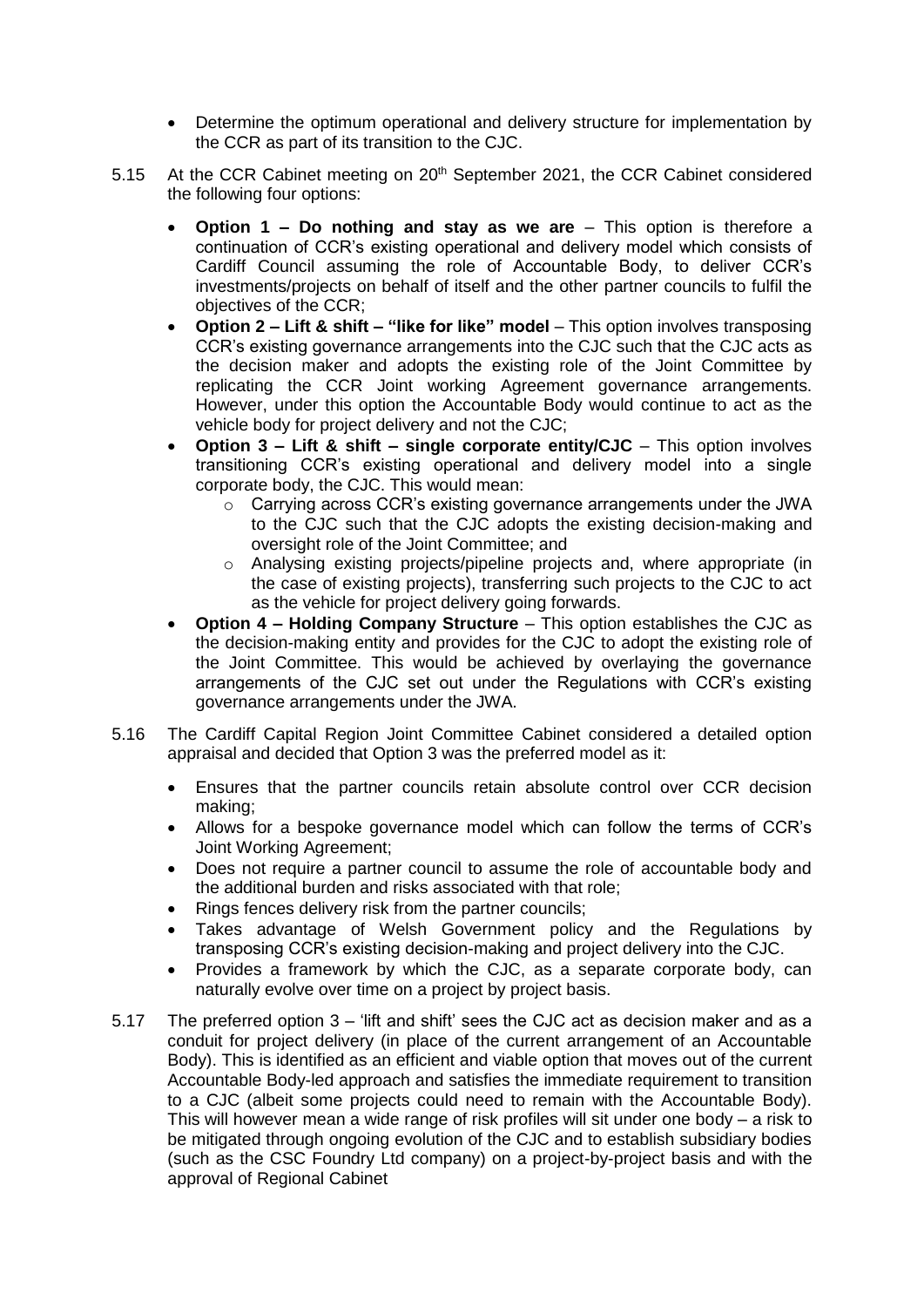- 5.18 Further information on the decision of the CCR Cabinet is available on the following link [Agenda for Regional Cabinet on Monday, 20th September, 2021, 9.30 am -](https://cardiffcapitalregion.moderngov.co.uk/ieListDocuments.aspx?CId=141&MId=147&Ver=4) [Modern Council \(moderngov.co.uk\)](https://cardiffcapitalregion.moderngov.co.uk/ieListDocuments.aspx?CId=141&MId=147&Ver=4)
- 5.19 Welsh Government has bestowed the economic wellbeing, strategic planning and regional transport functions upon the CJC at its inception. The Regional Cabinet at the above meeting, resolved to adopt a 'lift and shift' transition from the CCR and will therefore, replicate, as far as is possible, the provisions of the current Joint Working Agreement, within its new Standing Orders. The adoption of Standing Orders by the CJC is a matter for the CJC itself under the legislation. Therefore a decision of constituent councils is not required. The JWA will need to be terminated in due course. This will require written notice of termination by all 10 constituent Councils pursuant to Clause 2.2 of the JWA. It is proposed that termination will take place once the CJC has adopted its Standing Orders.

#### **Decision making**

- 5.20 The Establishment Regulations contains key provisions in respect of the CJC, including its membership and how it makes decisions. Under the Regulations the CJC's membership comprises 10 council members, one for each constituent council which constitute the CCR, and a member from the Brecon Beacons National Park Authority who is only permitted to vote on matters relating to the strategic planning function. The Regulations also provide that the member for each Council shall be the executive leader or the elected mayor (depending how the Council operates).
- 5.21 As such, it is the members of the CJC (executive leaders of the constituent councils) which make decisions on behalf of the CJC as a separate corporate body. The Establishment Regulations provide that the members vote in relation to any matter to be decided by the CJC and that each member shall have one vote (save for the Brecon Beacons National Park Authority which can only vote on matters relating to the strategic planning function). The CJC makes decisions by majority, save for certain decisions which require the member's unanimous approval. This is consistent with the manner in which the Cardiff Capital Region Cabinet has operated to date under the Joint Working Agreement and the clear intention is to follow the same governance model under the CJC. The Regulations also provide that determining an alternative voting procedure for the CJC or how the CJC's budget will be funded are decisions requiring unanimous approval.
- 5.22 The CJC is required under the Establishment Regulations to make standing orders for the regulation of its proceedings and business to supplement the constitutional provisions set out in the Regulations. As such, the standing orders which supplement the Regulations are intended to mirror and codify the existing governance provisions under the Cardiff Capital Region Joint Working Agreement. The standing orders will then be approved and adopted by the CJC's members which are the authorised decision-makers of the CJC under which each Council will be represented and each Council will have an equal vote.
- 5.23 To be clear, in the case of the economic wellbeing and transport functions to be transferred to the CJC from the Cardiff Capital Region (CCR) Cabinet, the standing orders and the Regulations themselves will then replace and supersede the existing Cardiff Capital Region Joint Working Agreement (JWA) (and no further JWA or any other form of articles of association will be required). The JWA will, from that point, have served its purpose and will cease to have effect; on the clear understanding that the principles and terms contained within the JWA will have been transposed into the governance model for the CJC via the Establishment Regulations and the standing orders.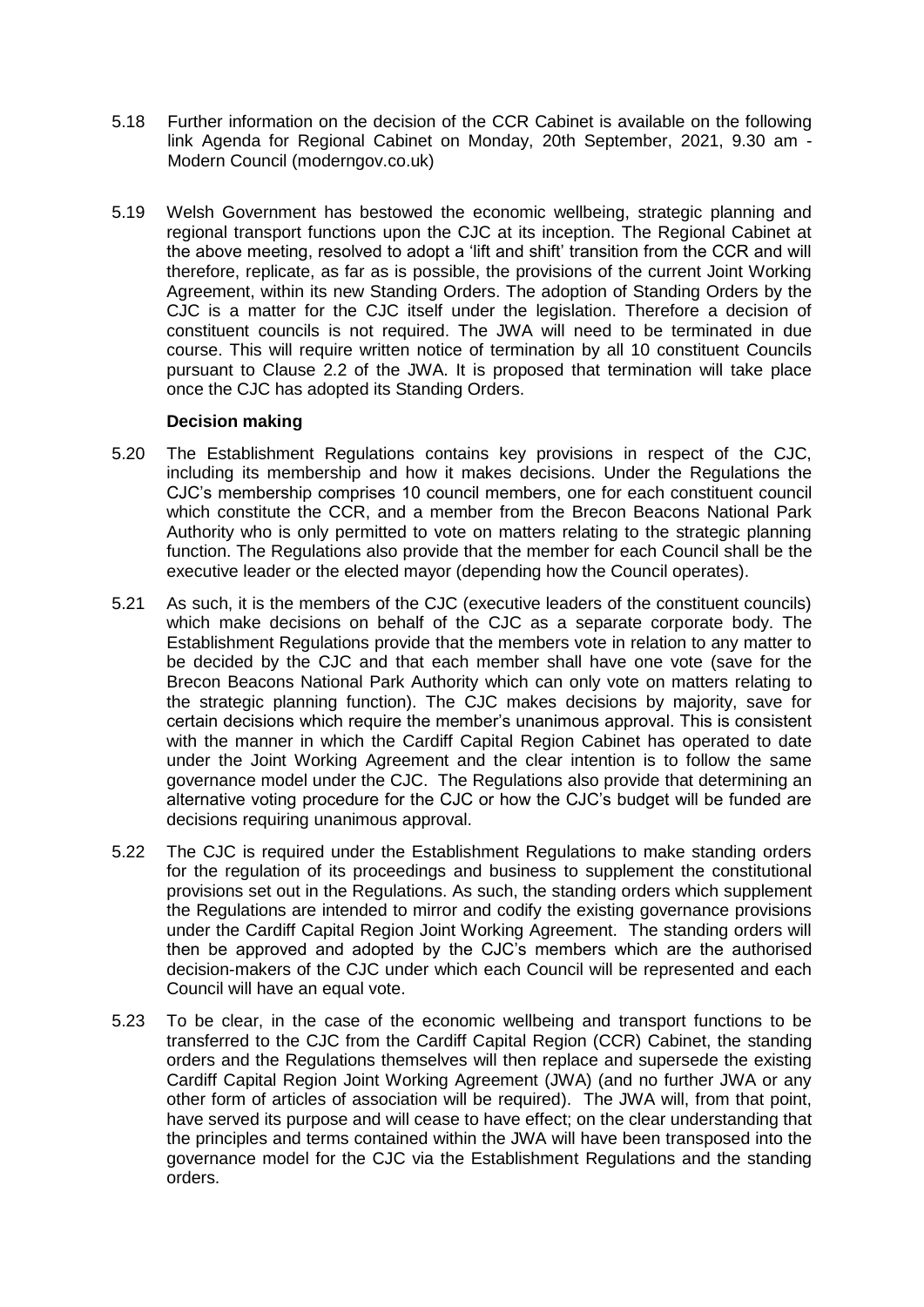- 5.24 Although the CCR JWA will not apply to the CJC, it is in essence a contract between the ten Councils. Therefore in order to bring the contract to an end formally, under the terms agreed by each Council when signing up to the JWA, each Council will be required to provide formal written notice of termination of the JWA. This will require a decision of each Council to instruct an appropriate officer to serve formal written notice in accordance with Clause 2.1.2 of the JWA. This can be done at any point after the inception of the CJC and is purely a formality of contractual administration.
- 5.25 There is therefore **no requirement** for each Council to separately decide upon a matter in respect of the CJC before any decision can be passed and adopted by the CJC. Instead, such authority and power is vested in the CJC's members to make decisions on behalf of the CJC (including approval and adoption of the standing orders).

#### **Proposed Initial Functions**

- 5.26 The initial functions for the CCR CJC, as prescribed by the Establishment Regulations, relate to preparation of Regional Transport Plan, Strategic Development Plan and the exercise of Economic Wellbeing powers (already utilised by CCRCD).
- 5.27 Other potential functions are aspirations to be negotiated with Welsh Government as enacted 'transfers of power' over agreed periods of time. These include: City-region tourism and place branding, Inward Investment, future iterations of the Valleys Taskforce and Regional Park, aspects of business support, regional business engagement, Regional Bus and strategic planning and delivery around regional-Energy. There will also be opportunity to further develop the City Deal property/ housing funds, and access to UK Government funding to support business innovation and research and development.
- 5.28 There is a shared view amongst chief executives and senior economic development officers within the region that the proposed roles and functions of the CJC offer no threat to the role and responsibilities of local authorities. Councils will continue to remain best placed to undertake local activity around economic development, planning, transport with LAs retaining all existing wellbeing powers and the ability to determine local planning with the CJC empowering and supporting local, regional and national delivery. Where it is requested that functions be devolved to regions from Welsh Government or their sponsored bodies – this is about a decentralisation approach and achieving alignment and concurrency with local arrangements.

#### **Staffing**

5.29 The South East Wales CJC will have the flexibility to agree the staffing and resourcing required and to determine the approach it takes to such matters. For example a CJC will be able to employ and recruit staff in its own right; make agreements to have staff placed at the CJC's disposal; and undertake secondments (in and out) to enable CJCs to discharge their functions. CJCs must 'appoint' a Chief Executive, Chief Finance Officer, Monitoring Officer and Chief Governance Officer (however, these could be provided by a constituent authority, or seconded etc). In addition to the above, prior to the transfer of the Cardiff Capital Region functions to the CJC, detailed consideration will need to be given to whether and to what extent TUPE applies. Currently staff working for the CCR are employed by constituent authorities as CCR does not have the ability to employ staff directly. Those staff are subject to the terms and conditions, policies and procedures of the constituent authorities. The CJC is its own legal entity, and therefore will have liability for any staff it employs. Further, the Establishment Regulations state that staff employment by constituent authorities and placed at the disposal of the CJC will be treated as a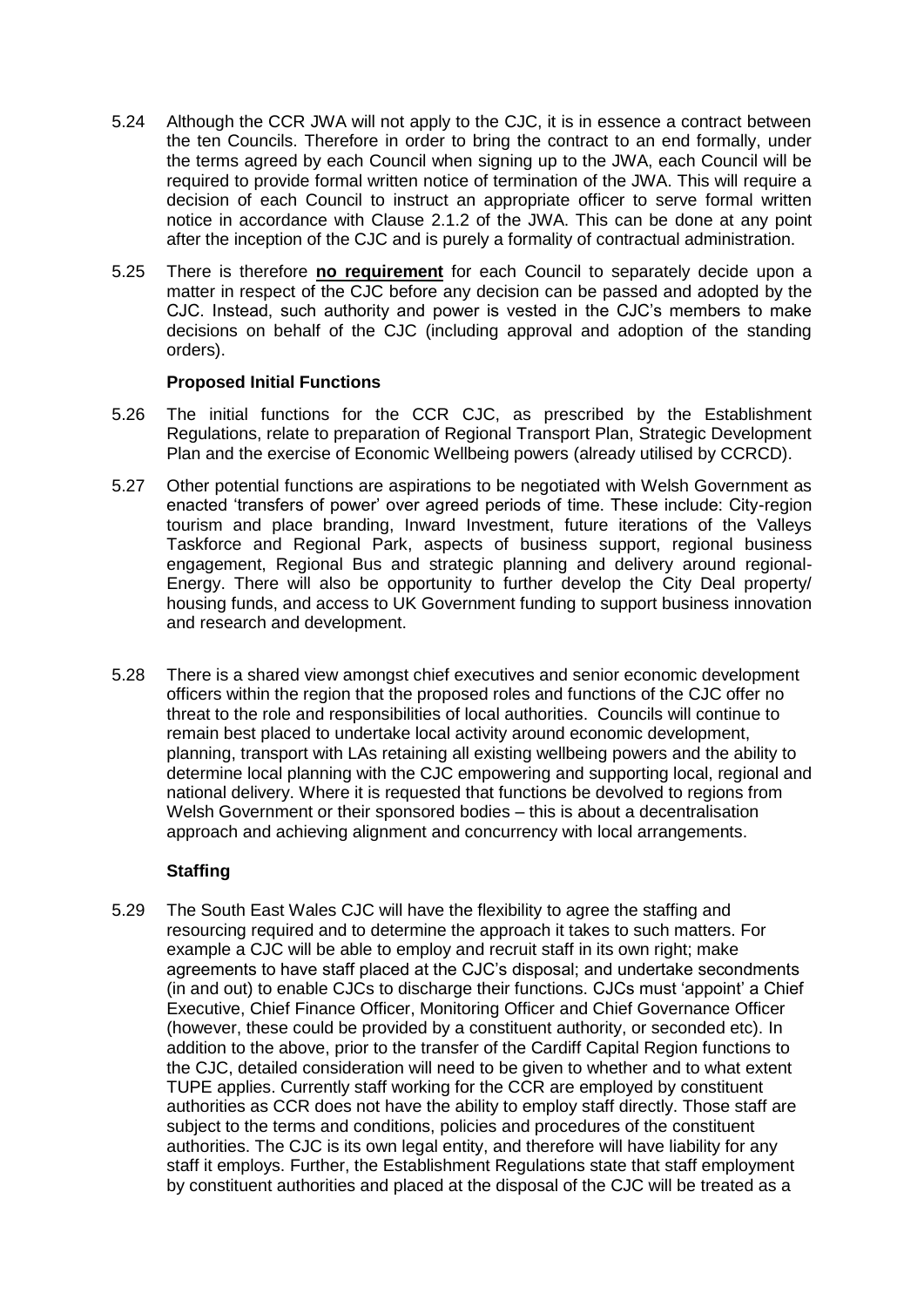member of staff of the CJC for the purposes of any enactment relating to the CJC. Therefore, prior to the transfer of CCR functions, and prior to the direct employment of staff by the CJC or the placing of any staff at its disposal, the CJC will need to develop a comprehensive suite of employment policies and procedures that will apply to CJC's employees, as well as template employment contracts for the staff that it employs directly.

- 5.30 In considering the above, the CJC will need to comply with the requirement in the Establishment Regulations that staff employed by the CJC must be appointed on terms and conditions (including terms and conditions as to remuneration) that are 'substantially similar to those of officers within a constituent council undertaking responsibilities which the CJC considers to be reasonably comparable.' Given that there are ten constituent Councils, each with its own different structures, employment terms and conditions, policies and procedures, the CJC will need to consider how best to comply with this obligation, whether it be adopting the most advantageous of these terms and conditions, or adopting a median position.
- 5.31 Further clarity is required from Welsh Government and the LGPS in relation to access of CJC staff to the LGPS, including the relevant fund as Constituent Councils currently overlap between The Cardiff & Vale of Glamorgan Pension Fund, The Greater Gwent (Torfaen) Pension Fund, and the Rhondda Cynon Taf Pension Fund.

#### **Funding**

- 5.32 CJCs will be funded by their constituent councils, in proportions that they will be able to determine. As is the case with the constituent councils, a CJC will be required to calculate its budget requirement, taking into account any other funding streams it might receive. The regulations state the CJC members (leaders) must unanimously agree a budget and that 'constituent' councils must pay a proportionate amount. If there is a disagreement on the proportionality of funding, Ministers have powers of direction. In providing further detail, there are essential matters that need to be considered by Welsh Government before the CJCs are able to set a budget, such as the CJC's status in terms of VAT, and other taxation matters, associated pensions arrangements (e.g. a 'Scheduled Body' or an 'Admitted Body') and the financial responsibility for any borrowing, lease, financial guarantee and similar future liabilities and risks.
- 5.33 The first South East Wales CJC Annual Budget will have to be set by 31 January 2022 in accordance with the requirements of the Establishment Regulations. The planned transfer of the CCR Joint Committee on 28<sup>th</sup> February 2022 into the CJC will hopefully make the setting of the budget and a business plan for the CJC a much simpler task than expected. The approach to setting a business plan and budget for City Deal is already in place as part of the processes of the Regional Cabinet where annual and 5 year rolling budgets and business planning takes place. In respect to the delivery of the City Deal, the existing Joint Working Arrangements sets out each Local Authority's Revenue contributions towards the costs of operating the Regional Cabinet and Core City Deal Office functions. It also sets out maximum permitted increases. This funding should be sufficient for the first phase development of the CJC, and the financial commitments already agreed by the 10 partner authorities should continue as previously agreed.
- 5.34 The Establishment Regulations provide that each CJC is required to put in place appropriate scrutiny arrangements. Such arrangements should be at the discretion of the CJC. The Establishment Regulations also require that a CJC has an Audit and Governance Committee. The Regulations of General Application also include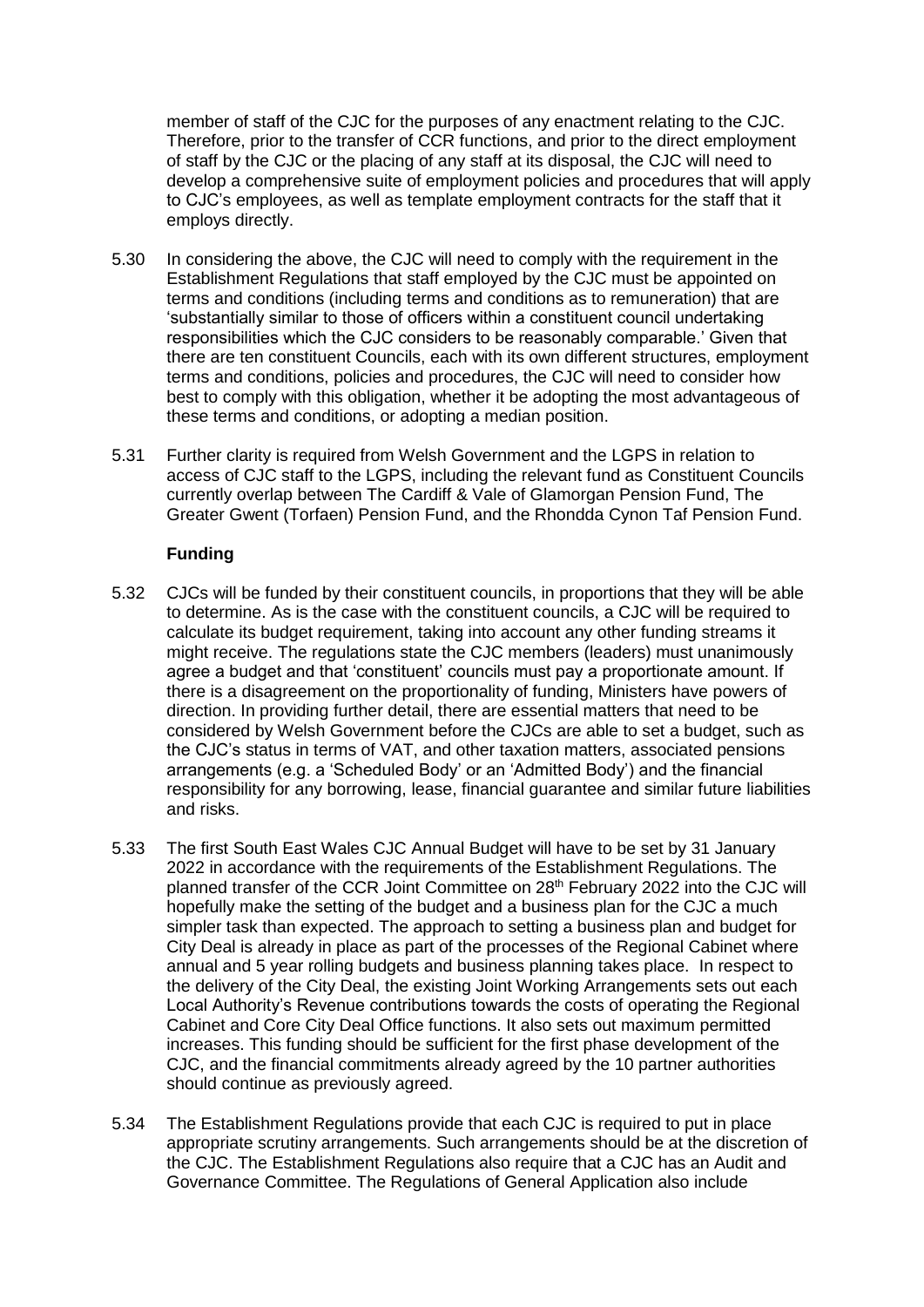provision so that any scrutiny committee does not include a member of the CJC (or one of its sub-committees), that it could include members (including non-executive members) of the constituent principal councils, that scrutiny committees will be able to source independent advice from experts and that membership should seek to take account of political balance in the constituent principal councils. Irrespective of any joint scrutiny arrangement, individual council scrutiny committees would be able to seek to scrutinise regional bodies as they do now. A balance will need to be struck however in managing multiple scrutiny demands on senior CJC staff and members across several constituent authorities' scrutiny arrangements.

# **5.35 NEXT STEPS**

- 5.36 Now that the Joint Committee has determined the optimum operational and delivery structure for the CJC, CCR's Project Team will now work alongside professional advisers to implement the decision and to complete the transition by February 2022. This will be a significant undertaking which will require (amongst other matters):-
	- Engagement with Welsh Government to ensure that the detailed regulations to be put in place to supplement the Regulations align with the Joint Committee's chosen structure and to mitigate current risks and issues;
	- Implementation of a full Transition Plan which has been established with five main work streams (legal, finance, HR/TUPE, functions and stakeholders), all necessary to allow the first phase of implementation to be in place by the end of February 2022, with successive phases to be implemented over time;
	- Establish Transition Board arrangements, in order to provide swift advice to Regional Cabinet and ensure progress and advancements are made in line with the Transition Plan;
	- An analysis of existing projects and contracts that CCR has in place via the Accountable Body or other Partner Councils along with the pipeline of upcoming projects in order to understand whether and how such projects should be transitioned to the CJC. This will involve a due diligence exercise involving legal, financial, tax and accounting workstreams;
	- Working with UK Government regarding arrangements to 'transfer' the CCR City Deal across to sit under the auspices of the new CJC;
	- The CJC to prepare a 12 month business plan setting out activities to be undertaken by the CJC in the discharge of its functions, calculation of the CJC's budget requirements and how the CJC's budget requirements will be met;
	- The CJC to agree the CJC's budget requirements for the forthcoming year at a meeting of Cabinet before 31 January 2022 and how this will be met;
	- The CJC to appoint the chairperson and vice-chairperson at its first meeting: and the CJC to establish a Governance and Audit Sub-Committee in accordance with the Regulations.

Over the next few months as greater clarity and understanding of the CJC model becomes available from WG via the detailed Regulations, further reports can be shared to update on the processes to create a functional CJC by 28 February 2022.

#### 6. **ASSUMPTIONS**

6.1 As this report is by the Cardiff Capital Region City Deal no assumptions have been made.

#### 7. **SUMMARY OF INTEGRATED IMPACT ASSESSMENT**